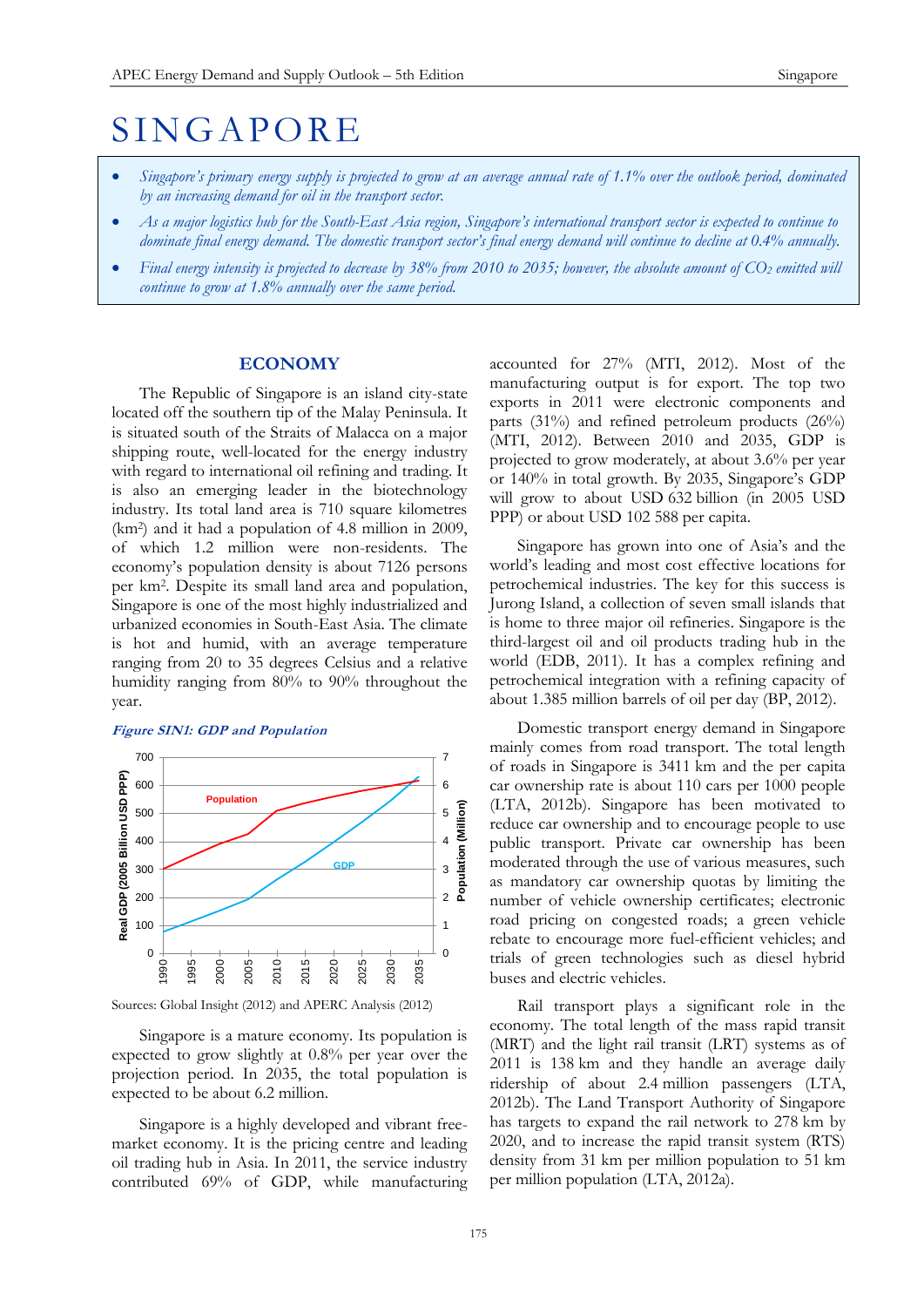Singapore is the busiest sea port in the world in terms of shipping tonnage, with some 120 000 vessel calls annually, and the economy is connected to more than 600 ports in over 120 countries worldwide (MPA, 2009). Singapore's Changi Airport is ranked the seventh busiest international airport. Each week, more than 6200 flights land or depart from Changi Airport, with more than 46.5 million passengers passing through the airport in 2011 (CAG, 2012).

# **ENERGY RESOURCES AND INFRASTRUCTURE**

Singapore has negligible indigenous energy resources, either in fossil fuels or in alternative energy sources. Singapore imports nearly all the fuel it requires for its energy needs, except for a small portion of energy produced from incinerating municipal waste. In 2009, 146.1 Mtoe (million tonnes of oil equivalent) of energy products were imported, mainly consisting of petroleum products, crude oil and natural gas liquids (NGLs), and natural gas that accounted for 61.8%, 33.2% and 5% of energy imports, respectively (EMA, 2011, p. 10). Singapore exported 84 Mtoe of energy products in the same year, consisting mostly of refined petroleum products (EMA, 2011, p. 10).

Oil is mainly imported from the Middle East, and it is mainly used by the transport and industry sectors. Natural gas is imported from Malaysia and Indonesia. Imported natural gas is transported via four offshore pipelines—two pipelines from Indonesia (9.2 million standard cubic metres per day from West Natuna and 9.9 million standard cubic metres per day from South Sumatra) and two pipelines from Malaysia (supplying 4.2 and 2.8 million standard cubic metres per day).

About 80% of Singapore's electricity demand is produced from natural gas as fuel (EMA, 2011, p. 14). As Singapore's demand for gas is expected to exceed supply via pipeline in the near future, Singapore is planning to import LNG (liquefied natural gas). The construction of Singapore's first LNG receiving terminal began in March 2010 on Jurong Island (EMA, 2010). The LNG receiving terminal is expected to begin operations in the second quarter of 2013. It will have an initial capacity of 3.5 million tonnes per year, which will be increased to 6 million tonnes per year by the end of 2013 (EMA, 2010).

Singapore has limited land area and lacks the natural endowments necessary to make use of nonfossil energy alternatives to meet its needs. As such, Singapore is recognized as 'alternative energydisadvantaged' under the United Nations Framework Convention on Climate Change (UNFCCC) (NEA, 2010, p. 11). The economy does not have any hydro or geothermal resources, and average wind speeds are too low to generate power efficiently or economically. Wave and tidal technologies have limited application as much of Singapore's sea space is used for ports, anchorage and shipping lanes.

Despite these disadvantages, Singapore is keen to adopt renewable energy solutions to improve its energy security. To this end, the Singapore Government has begun to harness energy from solar photovoltaic (PV), waste incineration and bio-gas for power generation. By 2010, 3% of Singapore's electricity generation came from these renewable resources (EMA, 2011, p. 14).

Singapore does not have a nuclear energy industry. However, nuclear energy is considered by the government as a long-term energy supply option for Singapore 20–30 years down the road.

# **ENERGY POLICIES**

The Singapore Government published the National Energy Policy Report in 2007. The report contains a robust national energy framework aimed at meeting the economy's objectives for economic competitiveness, energy security and environmental sustainability (MTI, 2007). Under the policy, the economy has defined the following key energy strategies:

- 1. Promote competitive energy markets
- 2. Diversify energy supplies
- 3. Improve energy efficiency
- 4. Build an energy industry and invest in energy research and development
- 5. Promote greater regional and international cooperation
- 6. Develop a whole-of-government approach.

In 2009, Singapore voluntarily committed to a 16% reduction in emissions below 2020 business-asusual (BAU) levels, contingent on a legally binding global agreement on climate change in which all countries implement their commitments in good faith (NEA, 2010, p. 37). The Sustainable Singapore Blueprint (SSB) was developed based on this commitment. It details several other energy goals to be achieved by 2030, including reducing energy intensity (per SGD GDP) by 35% from 2005 levels; setting a cap for sulphur dioxide  $(SO_2)$  levels at 15 micrograms per cubic metre  $(\mu g/m^3)$ ; and improving the recycling rate to 70% (NEA, 2010, p. 5).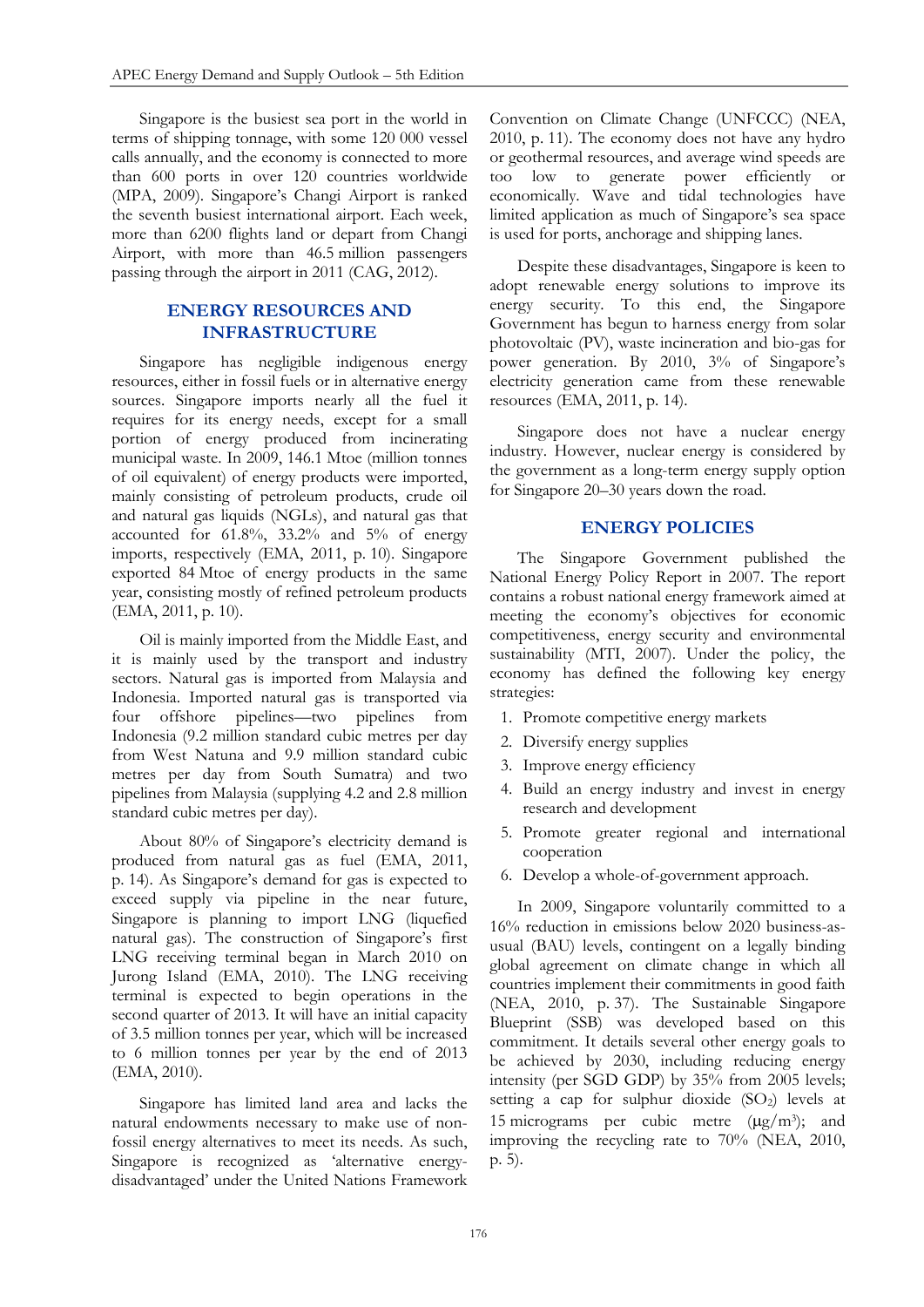The Energy Market Authority (EMA), under the Ministry for Trade and Industry, is mandated to regulate the electricity and piped gas industries and the district cooling services in designated areas. Both the electricity and gas industries have been liberalised—the electricity industry since 1995 and the gas industry since 2008. The gas pipeline network is owned and operated by PowerGas Ltd.

The electricity industry is divided into contestable and non-contestable sectors. The non-contestable consumers constitute 25% of the total electricity sales in Singapore and purchase their electricity from SP Services Ltd at a regulated tariff. Generation companies compete to sell electricity to the National Electricity Market of Singapore (NEMS), established in January 2003. Electricity is then transmitted through the grid network operated by the EMA.

The EMA has launched several initiatives to spur the development of more diverse and sustainable energy solutions. These initiatives include setting up the Electric Vehicles Test Bed for electric vehicles (EVs) that provides an open platform for industry players to test EV prototypes and vehicle charging technologies; setting up the Pulau Ibin Micro-grid Test Bed to assess the feasibility and scalability of electricity supply from a micro-grid infrastructure using an intermittent renewable energy supply; and the Intelligent Energy System (IES) pilot to test and<br>evaluate new smart grid applications and evaluate new smart grid applications and technologies. These initiatives will transform Singapore's energy landscape into something more dynamic, and will enable the economy to spearhead the adoption of new, smart technologies in the region.

Energy efficiency is an integral part of Singapore's energy policy and the Energy Efficiency Programme Office (E2PO) was established to promote and facilitate the adoption of energy efficiency in Singapore. E2PO focuses on a sectoral approach to energy efficiency, targeting five sectors namely power generation, industry, transport, building and household. The following outlines some of the ongoing and planned programmes:

- *Power generation sector.* Market competition in Singapore's electricity industry acts as a natural incentive for power generation companies to be energy efficient. The government aims to further maximize efficiency in this sector by encouraging more co-generation and trigeneration facilities—these facilities produce two to three utilities (like electricity, steam, chilled water) from a single integrated system.
- *Industry sector.* A SGD 10 million (USD 8.1 million) Energy Efficiency Improvement

Assistance Scheme (EASe) was launched in 2005 to provide financial assistance to Singapore's companies to conduct energy appraisals for buildings and industrial facilities. To equip facility owners and technical staff with the necessary knowledge and skills to manage energy services within their facilities, a Singapore Certified Energy Manager Training Grant was introduced. Investment in energy efficient equipment is encouraged through the Investment Allowance Scheme (IAS).

- *Transport sector.* The Fuel Economy Labelling Scheme (FELS) was launched to provide buyers of passenger cars and light goods vehicles with fuel economy information at point of sale. The Green Vehicle Rebate (GVR) encourages the purchase of green vehicles by providing green passenger cars and electric motorcycle rebates of 40% and 10% of the open market prices. The Vehicle Quota System (VQS) and Electronic Road Pricing (ERP), on the other hand, limit car ownership and usage, and promote the use of public transport.
- *Building sector.* The Energy Smart Labels are awarded to existing buildings with good energy performances. The Green Mark Buildings rating system evaluates new buildings on their environmental impact and performance, and awards Certified, Gold, GoldPlus or Platinum ratings depending on the points scored on a set of criteria. The EASe scheme for the industry sector also applies to buildings.
- *Household sector*. To encourage energy efficient purchases, the Mandatory Energy Labelling Scheme (MELS) and the Minimum Energy Performance Standards (MEPS) were introduced for energy intensive appliances like air conditioners and refrigerators. In 2008, the government launched the 10% Energy Challenge, a national public awareness campaign challenging households to reduce their electricity consumption by at least 10% by adopting simple energy saving habits.

# **BUSINESS-AS-USUAL OUTLOOK**

# **FINAL ENERGY DEMAND**

Business-as-usual (BAU) final energy demand is expected to grow at 1.6% per year over the outlook period, from about 56 Mtoe in 2010 to over 22.5 Mtoe by 2035 (This figure includes demand from international transport sector). If we discount demand from international transport sector, by 2035 over 75% of the final energy demand will be for oil, followed by electricity and natural gas. Demand for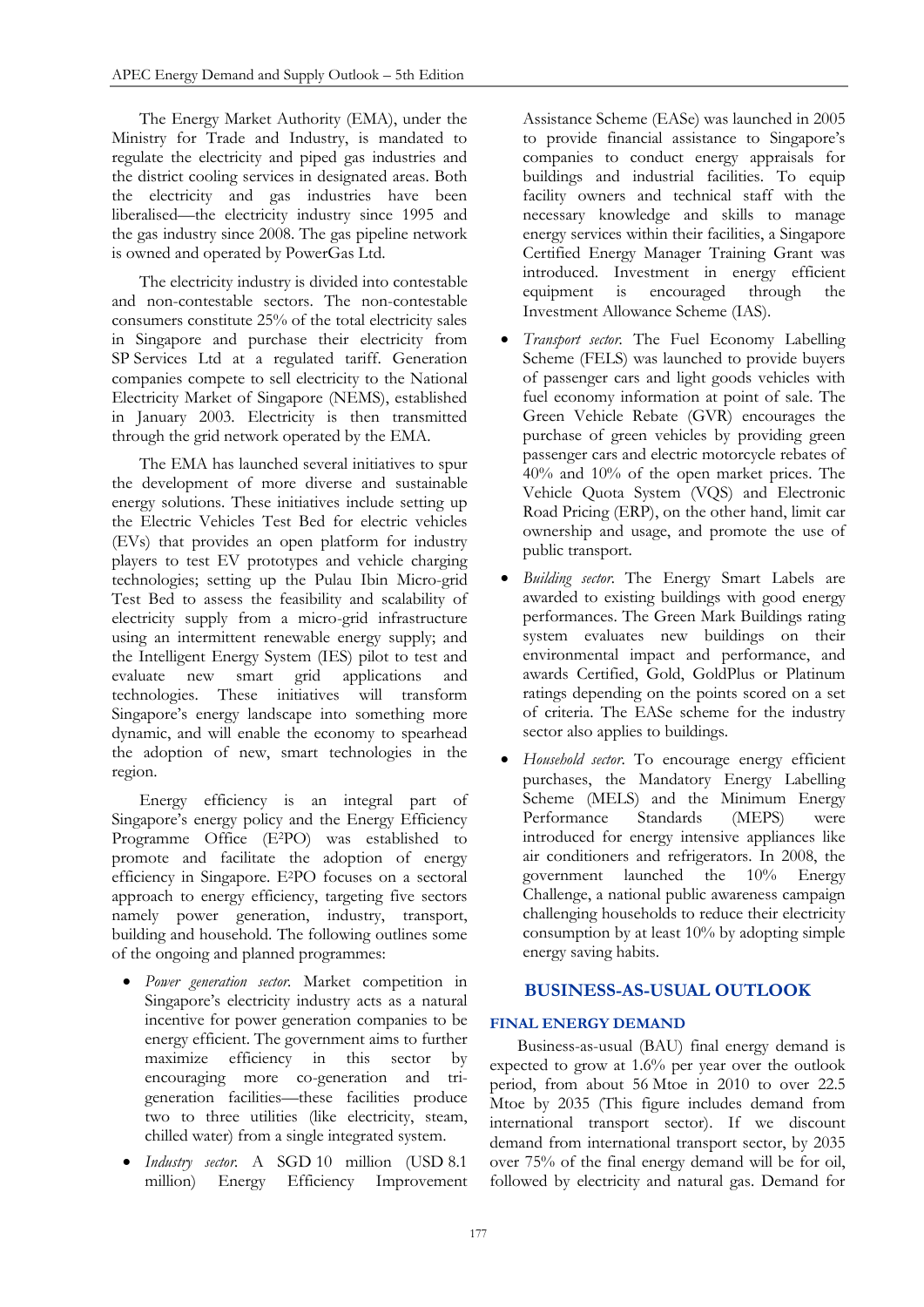new renewable energy (NRE) will grow the fastest at 5.3% annually; however the share for NRE in 2035 will still be comparatively low at 0.3%.

#### **Figure SIN2: BAU Final Energy Demand**



Source: APERC Analysis (2012) Historical Data: *World Energy Statistics 2011* © OECD/IEA 2011

As a major trading and oil refining hub, international transport and the non-energy sector dominate Singapore's final energy demand, taking up 76% and 16% respectively of the total final energy demand by 2035. With the exception of the domestic transport sector, all sectors will show growth from 2010 to 2035. Domestic transport sector demand is expected to decline at the rate of 0.4% annually from 2010 to 2035; this can be attributed to the comprehensive energy efficiency measures expected in the transport sector.

For Singapore, final energy intensity is likely to decline by 47% between 2005 and 2035. Please note that for the purpose of calculating final energy intensity, international transport is excluded so only domestic energy demand is considered.

### **Figure SIN3: BAU Final Energy Intensity**



Source: APERC Analysis (2012)

## Industry

Energy demand in the industry sector is projected to grow at an average annual rate of 2.5% until 2035, reflecting the growth of Singapore's industries. Industrial electricity demand will consistently account for the largest share from 2010 to 2035 at about 65%, while industrial gas demand will see the highest growth, by 87% to 0.8 Mtoe by 2035.

## Transport

Domestic transport demand is projected to decrease from 2010 to 2035 by 0.4% annually, to 2.5 Mtoe by 2035. The oil share in total domestic transport demand will decline from 96% in 2010 to 88% by 2035. The rest will be taken up by natural gas  $(5%)$ , electricity  $(4%)$  and bio-fuel  $(3%)$ . With less oil combustion, energy intensity for this sector will decrease by over 60% from 2010 to 2035.

This positive trend could probably be attributed to the many initiatives the government has put in place to reduce and diversify energy use in the transport sector, particularly its initiatives to promote the use of alternative vehicles and public transport.

### **Other**

Energy demand in the 'other' sector, which includes residential, commercial, agricultural, and construction demand, is expected to grow at 0.5% per year over the outlook period. Electricity is expected to continue to dominate the fuel mix in this sector, accounting for about 90% of 'other' energy consumption from 2010 to 2035.

#### **PRIMARY ENERGY SUPPLY**

Singapore's primary energy supply is projected to grow at an annual rate of 1.1% per year over the projection period, from 24 Mtoe in 2010 to 31 Mtoe by 2035.

#### **Figure SIN4: BAU Primary Energy Supply**



Source: APERC Analysis (2012)

Historical Data: *World Energy Statistics 2011* © OECD/IEA 2011

Oil will dominate the primary energy mix accounting for 64–68% of primary energy supply from 2010 to 2035, most likely to meet the demand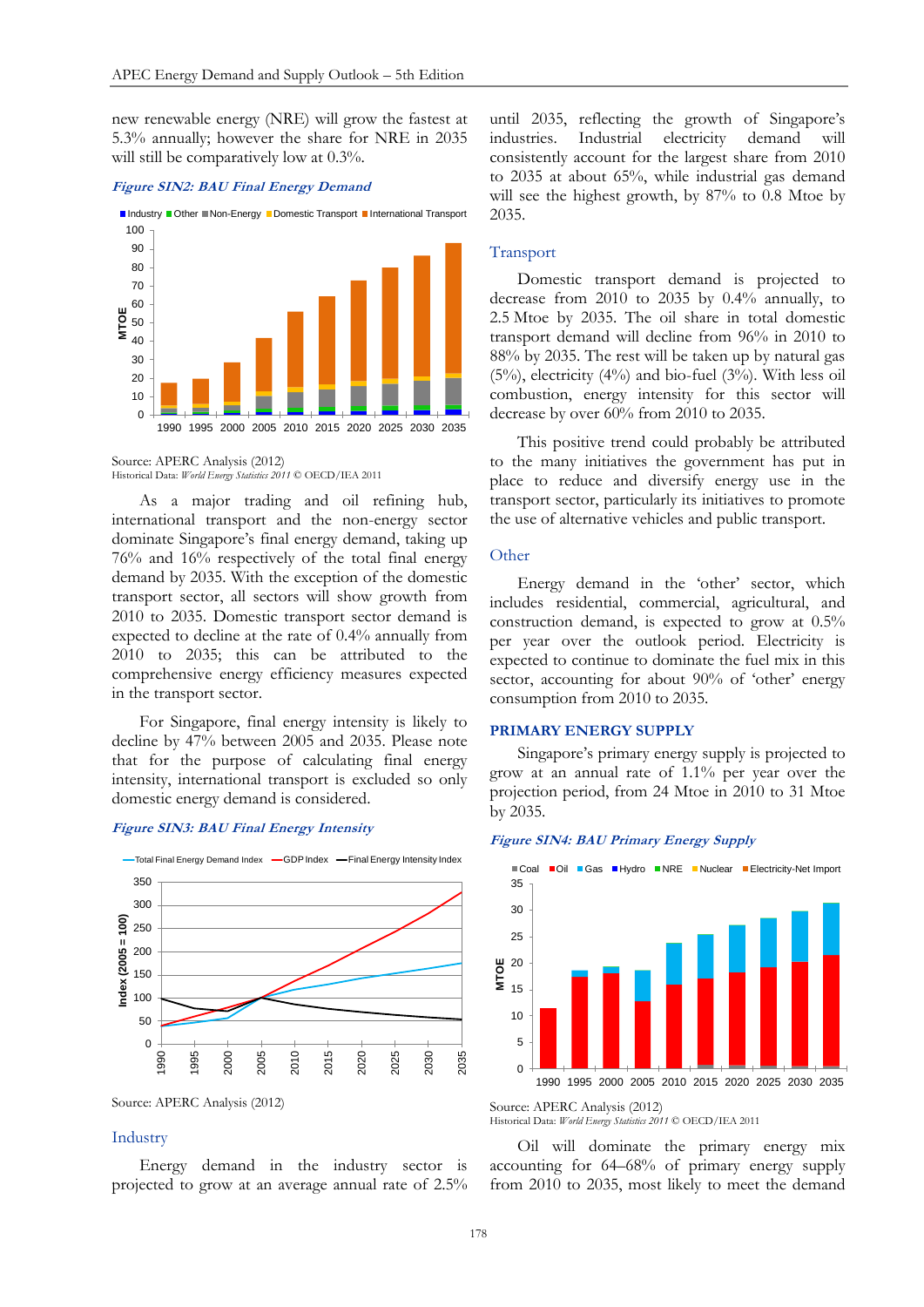of the international transport sector. Natural gas, coal, and NRE will constitute the remaining share of supply at 31%, 1.4% and 0.4% respectively by 2035.

Singapore's first 160 MW biomass clean coal (BMCC) co-generation plant, developed as part of the Tembusu multi-utilities complex on Jurong Island, is expected to begin operations by the end of 2012. This will contribute to the introduction of coal fuel and biomass into the primary energy supply mix from 2012 onwards.

#### **Figure SIN5: BAU Energy Production and Net Imports**



Source: APERC Analysis (2012) Historical Data: *World Energy Statistics 2011* © OECD/IEA 2011

Singapore has negligible indigenous energy resources, either in fossil fuels or in alternative energy sources. The economy imports nearly all the fuels it requires for its energy needs, particularly oil. The supply of imported gas via pipelines is likely to remain constant. The future demand for natural gas (for electricity generation) will probably be supplied by imported LNG once the LNG import terminal on Jurong Island begins operations in 2013.

#### **ELECTRICITY**

Singapore's final electricity demand is projected to increase slightly by 38% from 37 TWh in 2010 to 51 TWh by 2035. Singapore is a mature economy that employs various incentives and regulations to promote energy efficiency measures; hence the small growth compared to its developing neighbours Malaysia (103%) and Indonesia (293%).

On the supply side, Singapore will begin to diversify its electricity generation mix from 2012 with the introduction of coal and NRE (in the form of solar and biomass) into the supply mix. However, natural gas will continue to be the dominant fuel throughout the outlook period.

#### **Figure SIN6: BAU Electricity Generation Mix**



Source: APERC Analysis (2012) Historical Data: *World Energy Statistics 2011* © OECD/IEA 2011

#### **CO<sup>2</sup> EMISSIONS**

Over the outlook period Singapore's total  $CO<sub>2</sub>$ emissions from fuel combustion are projected to increase 1.8% annually to reach 304 million tonnes of CO<sup>2</sup> by 2035, compared to 194 million tonnes of  $CO<sub>2</sub>$  in 2010. While the international transport sector will continue to be the largest contributor to  $CO<sub>2</sub>$ emissions in Singapore, emissions from the domestic transport sector will show a 14% emissions reduction from 2010 to 2035. The industry sector will show the highest growth rate at 2.5% annually from 2010 to 2035.

## **Figure SIN7: BAU CO<sup>2</sup> Emissions by Sector**



Source: APERC Analysis (2012)

The decomposition analysis shown in Table SIN1 below suggests that, from 2010 to 2035, the total change in carbon emissions is affected by Singapore's GDP growth, offset by the reduction in energy intensity (energy efficiency) and  $CO<sub>2</sub>$  intensity of energy (fuel switching).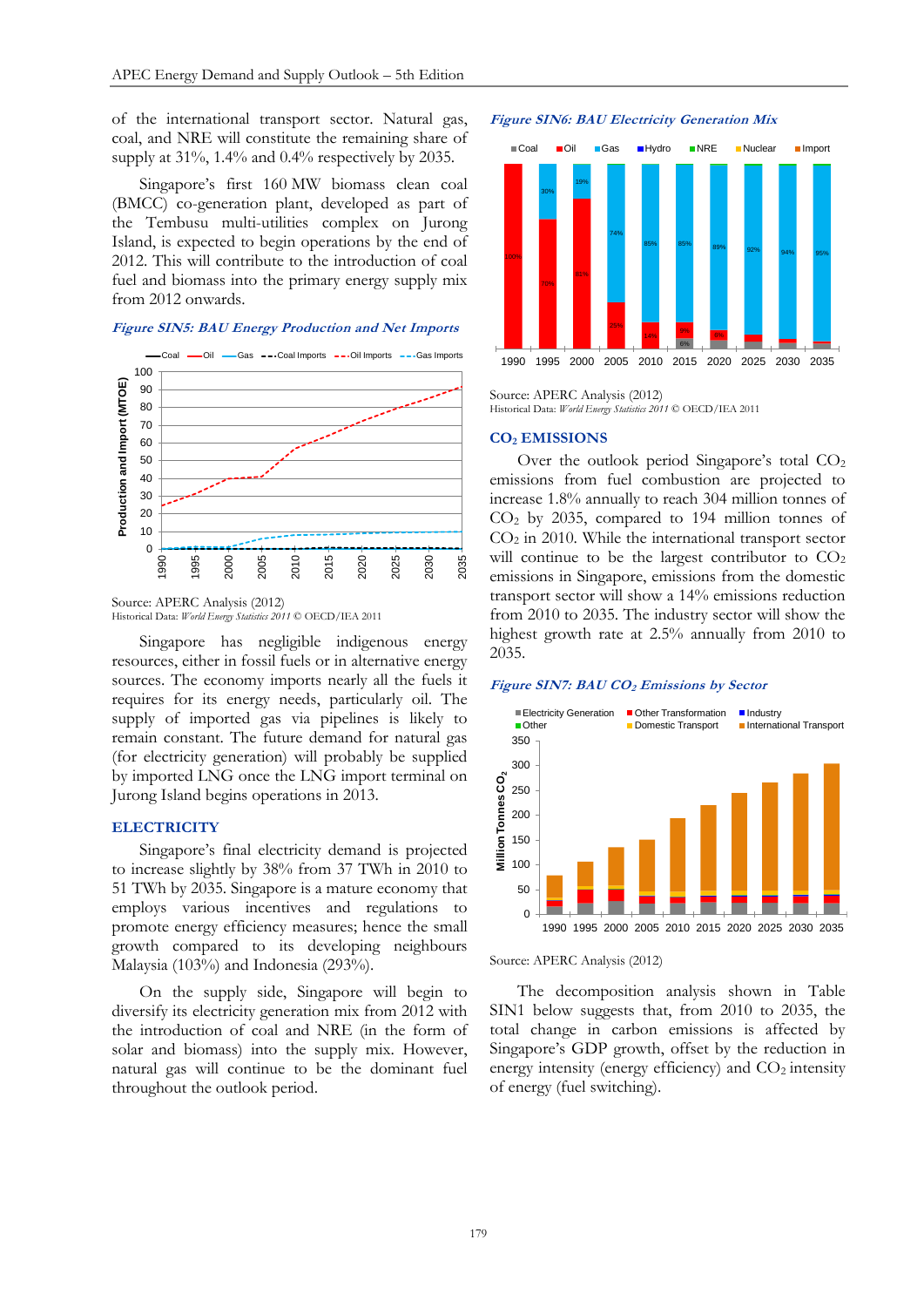## **Table SIN1: Analysis of Reasons for Change in BAU CO2 Emissions from Fuel Combustion**

|                                               | (Average Annual Percent Change) |          |          |          |          |
|-----------------------------------------------|---------------------------------|----------|----------|----------|----------|
|                                               | 1990-                           | $2005 -$ | $2005 -$ | $2005 -$ | $2010 -$ |
|                                               | 2005                            | 2010     | 2030     | 2035     | 2035     |
| Change in CO <sub>2</sub> Intensity of Energy | $-0.2%$                         | $-1.2%$  | $-0.2%$  | $-0.2%$  | 0.0%     |
| Change in Energy Intensity of GDP             | $-1.6%$                         | 0.1%     | $-1.3%$  | $-1.4%$  | $-1.7%$  |
| Change in GDP                                 | 6.4%                            | 6.4%     | 4.2%     | 4.0%     | 3.6%     |
| <b>Total Change</b>                           | 4.4%                            | 5.2%     | 2.6%     | 2.4%     | 1.8%     |

Source: APERC Analysis (2012)

#### **CHALLENGES AND IMPLICATIONS OF BAU**

As a small economy without any significant energy resources, Singapore is totally dependent on imported energy to meet its energy needs. Energy security is a main challenge, along with economic competitiveness and environmental sustainability.

Singapore continues to take various measures to meet these challenges, intensifying its efforts in energy diversification to enhance the security of supply, and energy efficiency to reduce demand and mitigate carbon emissions. Research and development is another important part of Singapore's energy strategy. The economy is likely to capitalize on its strength in this area to develop innovative and sustainable solutions to address Singapore's energy needs.

# **ALTERNATIVE SCENARIOS**

To address the energy security, economic development, and environmental sustainability challenges posed by the business-as-usual (BAU) outcomes, three sets of alternative scenarios were developed for most APEC economies.

#### **HIGH GAS SCENARIO**

To understand the impacts higher gas production might have on the energy sector, an alternative 'High Gas Scenario' was developed. The assumptions behind this scenario are discussed in more detail in Volume 1, Chapter 12. The scenario was built around estimates of gas production that might be available at BAU prices or below, if constraints on gas production and trade could be reduced. Singapore does not produce natural gas, so Figure SIN8 is not included for this economy.

Additional gas consumption in each economy in the High Gas Scenario will depend not only on the economy's own additional gas production, but also on the gas market situation in the APEC region. Singapore currently imports natural gas from Malaysia and Indonesia via pipelines, and will soon import LNG through the new LNG import terminal on Jurong Island. In a situation where there is more gas available, Singapore will likely choose to import additional gas via LNG.

Additional gas in the High Gas Scenario was assumed to replace coal in electricity generation. Figure SIN9 shows the High Gas Scenario electricity generation mix. This graph may be compared with the BAU scenario graph shown in Figure SIN6. It can be seen that the gas share has increased by 3% by 2035, while the coal share has declined by an equal amount.

## **Figure SIN9: High Gas Scenario – Electricity Generation Mix**



Source: APERC Analysis (2012) Historical Data: *World Energy Statistics 2011* © OECD/IEA 2011

Since gas has roughly half the  $CO<sub>2</sub>$  emissions of coal per unit of electricity generated, this had the impact of reducing CO<sub>2</sub> emissions in electricity generation by 5% by 2035. Figure SIN10 shows this CO<sub>2</sub> emissions reduction.

**Figure SIN10: High Gas Scenario –CO<sup>2</sup> Emissions from Electricity Generation**



Source: APERC Analysis (2012)

## **ALTERNATIVE URBAN DEVELOPMENT SCENARIOS**

The Alternative Urban Development Scenarios are not performed for Singapore since it is already a compact city with high urban density and low energy consumption. Therefore, Figures SIN11–SIN13 are not included here.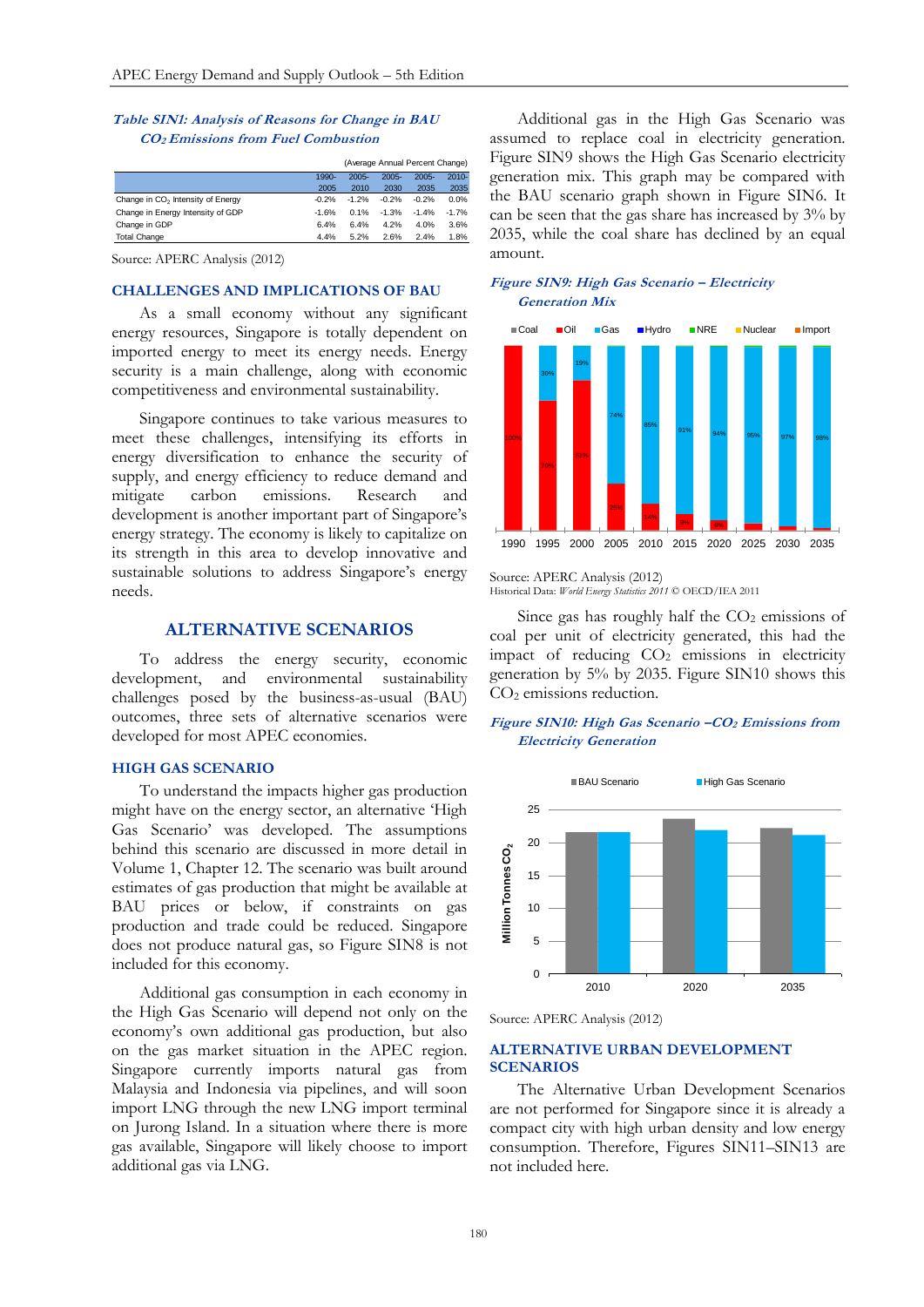## **VIRTUAL CLEAN CAR RACE**

To understand the impacts of vehicle technology on the energy sector, four alternative vehicle scenarios were developed: 'Hyper Car Transition' (ultra-light conventionally-powered vehicles), 'Electric Vehicle Transition', 'Hydrogen Vehicle Transition', and 'Natural Gas Vehicle Transition'. The assumptions behind these scenarios are discussed in Volume 1, Chapter 5.

Figure SIN14 shows the evolution of the vehicle fleet under BAU and the four 'Virtual Clean Car Race' scenarios. By 2035 the share of the alternative vehicles in the fleet reaches around 62% compared to about 11% in BAU. The share of conventional vehicles in the fleet is thus only about 38%, compared to about 89% in the BAU scenario.

## **Figure SIN14: Virtual Clean Car Race – Share of Alternative Vehicles in the Light Vehicle Fleet**



Source: APERC Analysis (2012)

Figure SIN15 shows the change in light vehicle oil consumption under BAU and the four alternative vehicle scenarios. Oil consumption drops by 52% in the Electric Vehicle Transition, Hydrogen Vehicle Transition, and Natural Gas Vehicle Transition scenarios compared to BAU by 2035. The drop is large as these alternative vehicles use no oil. Oil demand in the Hyper Car Transition scenario is also significantly reduced compared to BAU—down 35% by 2035—even though these highly-efficient vehicles still use oil.

## **Figure SIN15: Virtual Clean Car Race – Light Vehicle Oil Consumption**



Source: APERC Analysis (2012)

Figure SIN16 shows the change in light vehicle CO<sup>2</sup> emissions under BAU and the four alternative vehicle scenarios. To allow for consistent comparisons, in the Electric Vehicle Transition and Hydrogen Vehicle Transition scenarios the change in  $CO<sub>2</sub>$  emissions is defined as the change emissions from electricity and hydrogen generation. The impact of each scenario on emission levels may differ significantly from its impact on oil consumption, since each alternative vehicle type uses a different fuel with a different level of emissions per unit of energy.

In Singapore, the Hyper Car Transition scenario is the clear winner in terms of  $CO<sub>2</sub>$  emissions reductions, with an emissions reduction of 33% compared to BAU in 2035. Hyper cars rely on their ultra-light carbon fibre bodies and other energysaving features to reduce oil consumption. In the other alternative vehicles oil combustion is replaced by other fuels; namely electricity for electric vehicles, hydrogen for hydrogen vehicles and natural gas for natural gas vehicles. In Singapore, electricity generation mostly comes from thermal combustion; thus additional demand for electricity and hydrogen generation would produce more  $CO<sub>2</sub>$  emissions, offsetting some of the benefits gained from oil replacement.

The Electric Vehicle Transition, Natural Gas Vehicle Transition and Hydrogen Vehicle Transition scenarios offer less emissions reductions (23%, 10% and 0% respectively).

## **Figure SIN16: Virtual Clean Car Race – Light Vehicle CO2 Emissions**



Source: APERC Analysis (2012)

# **REFERENCES**

- BP (British Petroleum) (2012), *Statistical Review of World Energy 2012*[, www.bp.com/statisticalreview](http://www.bp.com/statisticalreview)
- CAG (Changi Airport Group) (2012), 'Who we are' website page, [www.changiairportgroup.com/cag/html/the](http://www.changiairportgroup.com/cag/html/the-group/index.html)[group/index.html](http://www.changiairportgroup.com/cag/html/the-group/index.html)